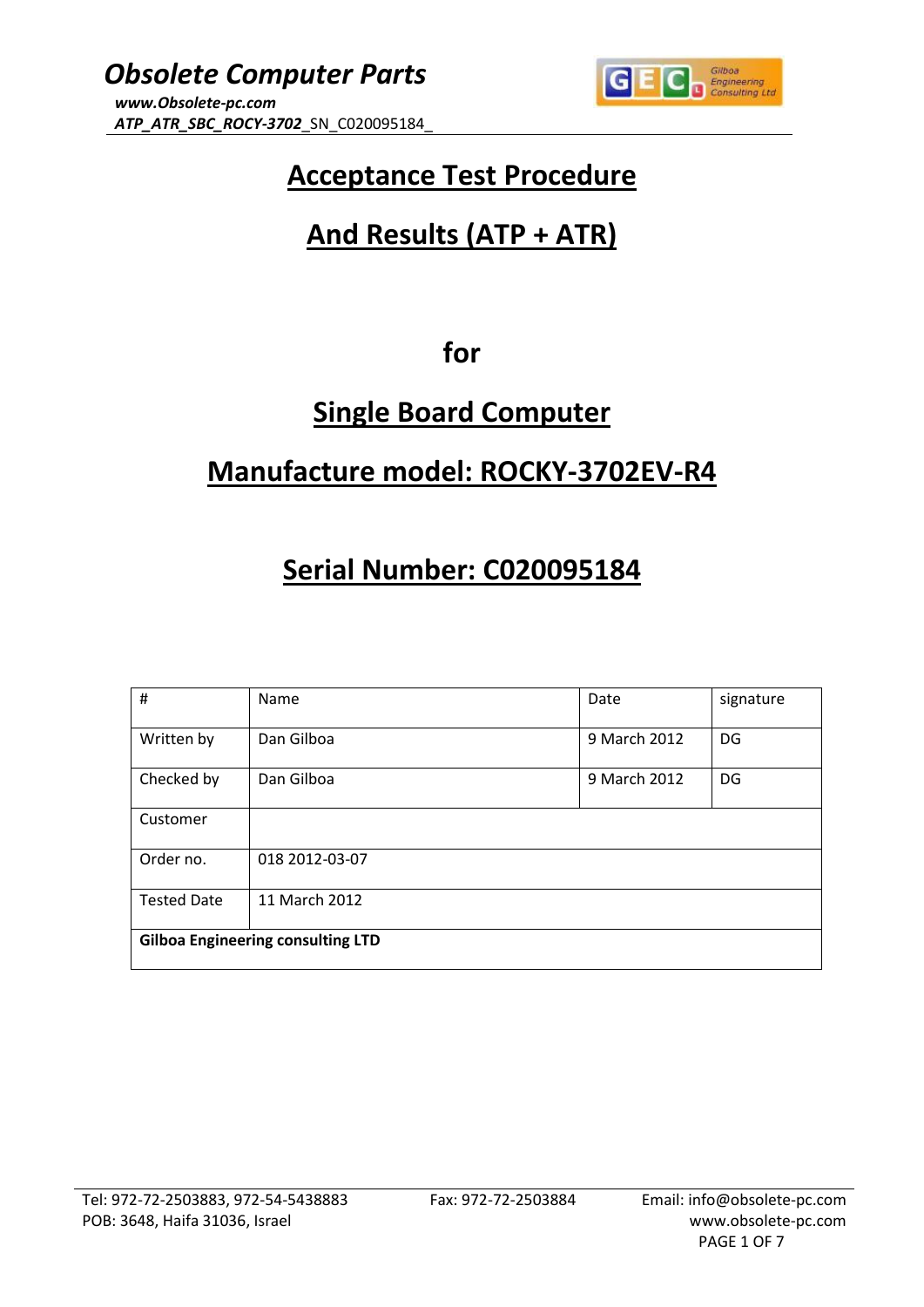

- 1. The Single Board Computer (SBC) is assembled from:
	- a. SBC of IEI, model "Rocky-3702EV-R4"
	- b. CPU of Intel, Pentium III, 1000MHz, Spec: SL52R or similar
	- c. Memory of Kingston, Micron Tech or similar: 1 x 128MB, or 2 x 128MB, or 1 x 256MB
	- d. CPU Cooling Fan for Socket 7: Dynatron DC1206BM
- 2. The following Assembly and Test procedure are conducts:
	- a. Verifying of the correct PN of SBC, CPU, Memory and Fan.
	- b. Written of SBC SN, CPU SN, Memory SN and Fan SN.
	- c. Assembly of CPU, FAN and Memory.
	- d. Apply CPU Fan thermal paste.
	- e. Adding SBC part number and Serial number (that will be of the ROCKY-3702EV board) to the Assembled SBC.
	- f. Visual inspection of the assembled SBC.
	- g. Installing the SBC in a PC with backplane type PCIMG, part number: PCI-14S2.
	- h. Connecting: Display, Keyboard & Mouse (Y cable), Ethernet cable, HDD-IDE (primary), CD-IDE (secondary), Floppy, RS232-Com1, RS232- Com2, USB1 and USB2.
	- i. Powering the PC.
	- j. Entering the BIOS menu, and setting the time & Date, Auto-detect IDE devices (HDD and CD), Setting booting sequence (HDD, CD, Floppy). Checking PC-Health menu (voltages and CPU temperature)
	- k. Verifying general operation of the PC (Windows NT is booting, Keyboard and mouse functioning).
	- l. Testing CPU speed and ID number
	- m. Testing memory size
	- n. Testing VGA output
	- o. Testing mouse
	- p. Testing Keyboard
	- q. Testing the Ethernet connection
	- r. Testing COM1 and COM2 connections
	- s. Testing CD interface
	- t. Testing FDD interface
	- u. Verifying operation of the CPU Cooling Fan
	- v. Testing USB1 and USB 2 connections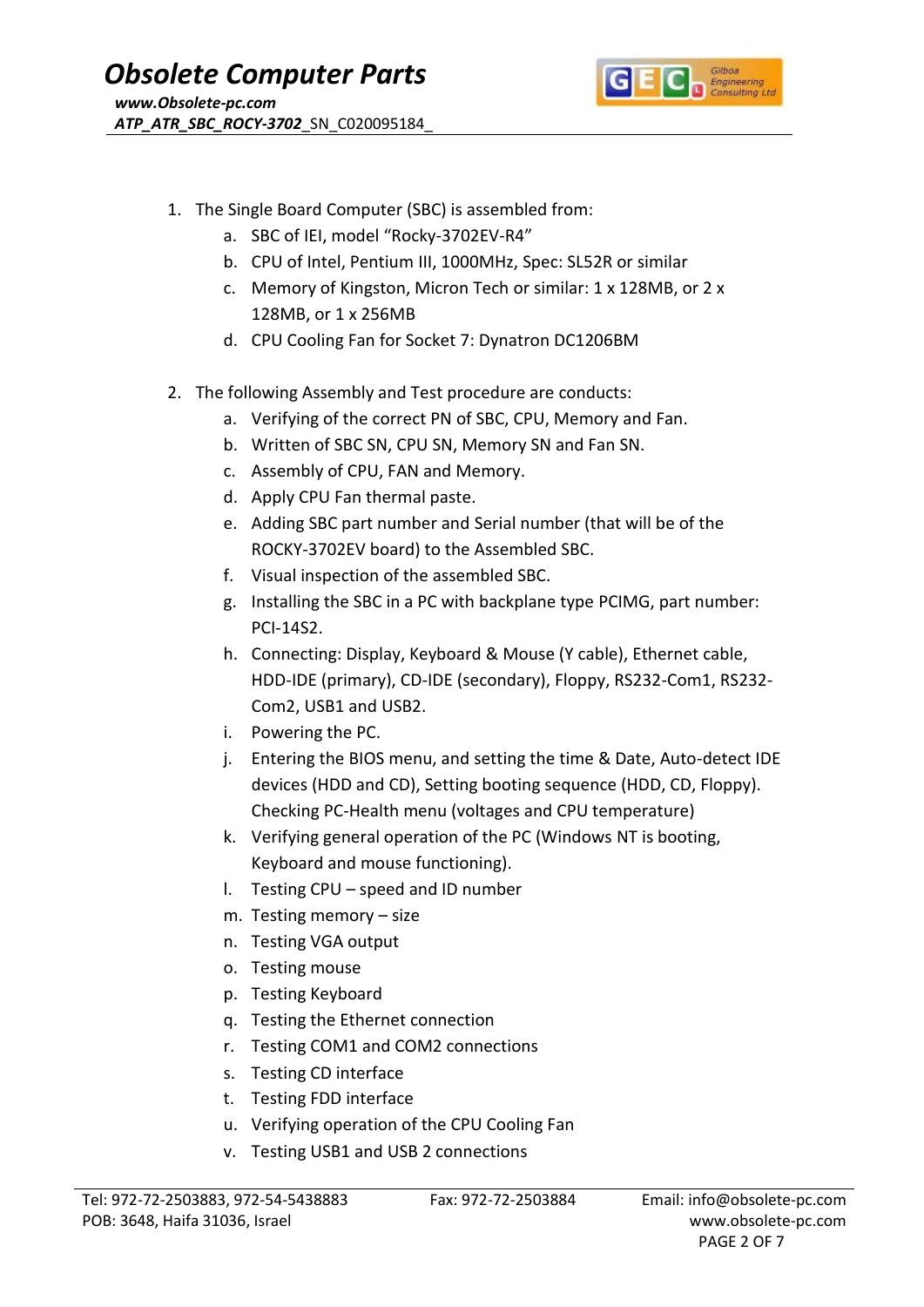

#### **Acceptance Test Results**

- 1. SBC PN: ROCKY-3702EV-R4
- 2. SBC Serial Number: C020095184
- 3. Visual identification of components

| #              | <b>Item</b> | PN                         | <b>Status</b> | <b>SN</b>         | <b>Notes</b>      |
|----------------|-------------|----------------------------|---------------|-------------------|-------------------|
| $\mathbf{1}$   | <b>SBC</b>  | ROCY-3702EV-R4             | 0K            | C020095184        |                   |
| $\overline{2}$ | <b>CPU</b>  | Intel, Pentium III,        | 0K            | 3112A112-0979     | SN is copied from |
|                |             | 1000 MHz, spec:            |               | <b>COSTA RICA</b> | the CPU           |
|                |             | SL52R or similar           |               |                   |                   |
| 3              | Memory      | Kingston or Micron         | 0K            | 1 x 256MB         | From the label on |
|                |             | Tech or similar:           |               | N/A               | the memory bank   |
|                |             | 1 x 128MB or               |               |                   | or HWINFO         |
|                |             | 2 x 128 MB or<br>1 x 256MB |               |                   | software (in XP   |
|                |             |                            |               |                   | OS)               |
| 4              | <b>FAN</b>  | Dynatron                   | OK.           | <b>NA</b>         | SN is from the    |
|                |             | DC1206BM                   |               |                   | sealed package.   |
| 5              | <b>SBC</b>  | ROCY-3702EV-R4             | <b>OK</b>     | C020095184        | Assembled from    |
|                |             |                            |               |                   | the 4 above items |

#### 4. Visual inspection of assembled SBC

| # | <b>Item</b>             | <b>PN</b>      | <b>Assembly status</b> | <b>Notes</b> |
|---|-------------------------|----------------|------------------------|--------------|
|   | <b>SBC</b>              | ROCY-3702EV-R4 | <b>YES</b>             |              |
|   | Identification<br>label | $\sim$         | <b>YES</b>             |              |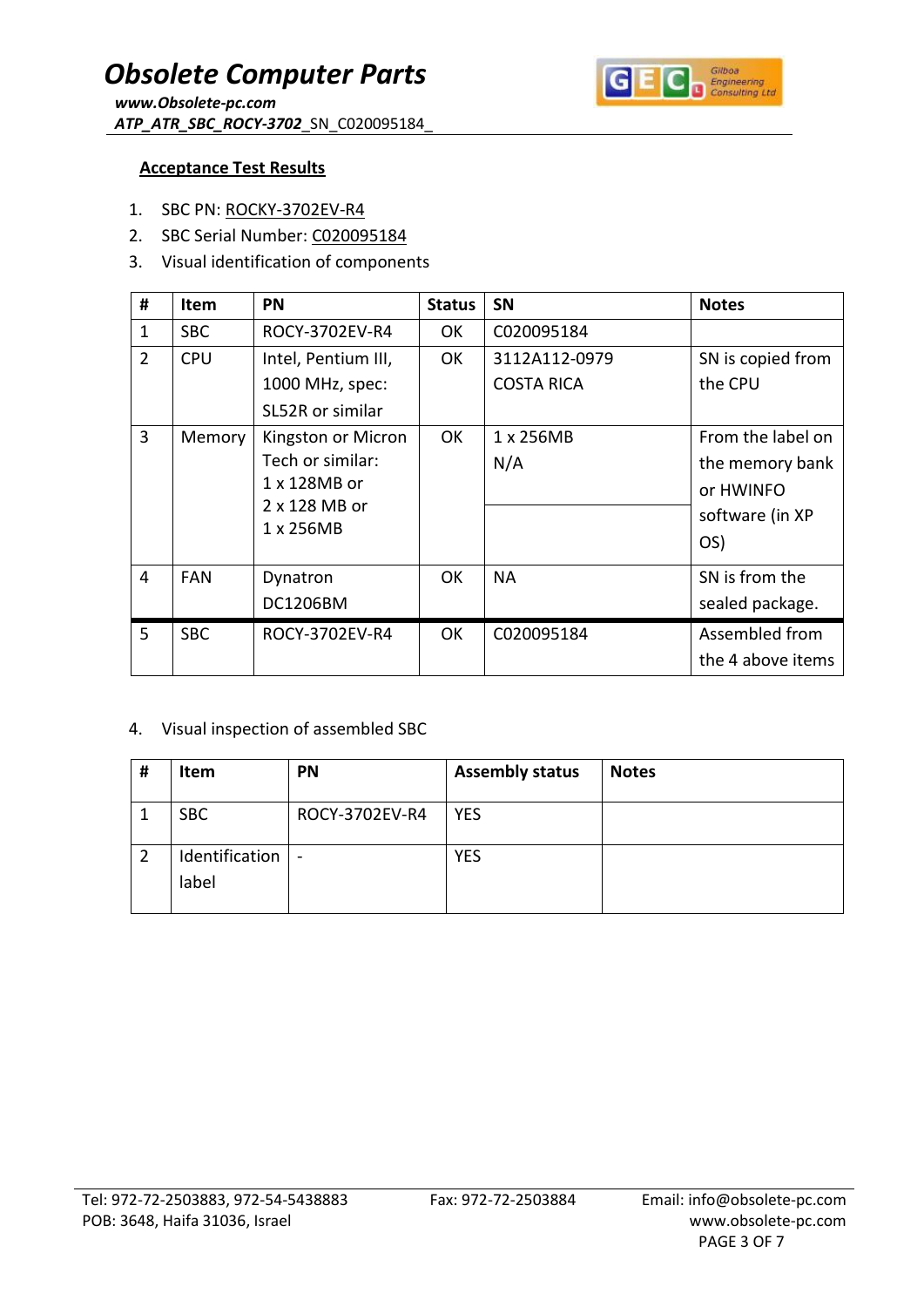

#### 5. SBC installation and basic connection

| #   | Item                                 | <b>Connected / Installed</b>             | <b>Status</b> | <b>Notes</b>                                                                                     |
|-----|--------------------------------------|------------------------------------------|---------------|--------------------------------------------------------------------------------------------------|
| 1.  | Jumper 3                             | Short 1-3                                | OK            |                                                                                                  |
|     |                                      | Short 2-4                                |               |                                                                                                  |
| 2.  | Jumper 4                             | Open                                     | OK            |                                                                                                  |
| 3.  | Jumper 5                             | Short 2-3                                | OK            |                                                                                                  |
| 4.  | Jumper 7                             | Short 1-2                                | OK            |                                                                                                  |
| 5.  | Jumper 8                             | Short 1-2                                | OK            |                                                                                                  |
| 6.  | Jumper 11                            | Short 3-4                                | OK            |                                                                                                  |
| 7.  | Jumper 12                            | Short 3-4                                | OK            |                                                                                                  |
| 8.  | <b>CPU FAN</b>                       | CPU Cooling FAN: CN13                    | OK            |                                                                                                  |
| 9.  | <b>SBC</b>                           | Installed in PC                          | OK            | PC with backplane PCIMG,<br>part number: PCI-14S2.<br><b>PSU ISOFF</b>                           |
| 10. | Display                              | Connected (J1)                           | OK            |                                                                                                  |
| 11. | Keyboard<br>PS/2                     | Connected (CN18)                         | OK            | Connected to Y cable                                                                             |
| 12. | Mouse $-$<br>PS/2                    | Connected (CN18)                         | OK            | Connected to Y cable                                                                             |
| 13. | Ethernet                             | 100MB connection (CN10)                  | OK            |                                                                                                  |
| 14. | HDD IDE                              | Connected to Primary IDE<br>(CN1)        | OK            | Installed with Windows NT4<br>SP6 OS and Windows XP OS                                           |
| 15. | CD/DVD<br><b>IDE</b>                 | CD - Connected to Secondary<br>IDE (CN3) | OK            |                                                                                                  |
| 16. | COM <sub>1</sub><br>COM <sub>2</sub> | Connect COM1 and COM2<br>cables          | OK            | $Com1$ – the SBC rear bracket<br>(CN12), Com2 - flat cable<br>connected to SBC CN11<br>connector |
| 17. | <b>FDD</b>                           | Connected (CN2)                          | OK            |                                                                                                  |
| 18. | HDD LED                              | Connected (CN7)                          | OK            | CN7: pin 15 (+), pin 13 (-)                                                                      |
| 19. | UNB cable                            | Connect USB1 and USB2<br>cables to CN9   | OK            | CN9 Pin 1 is USB 1 (+)<br><b>CN9 Pin 2 is USB 2 (-)</b>                                          |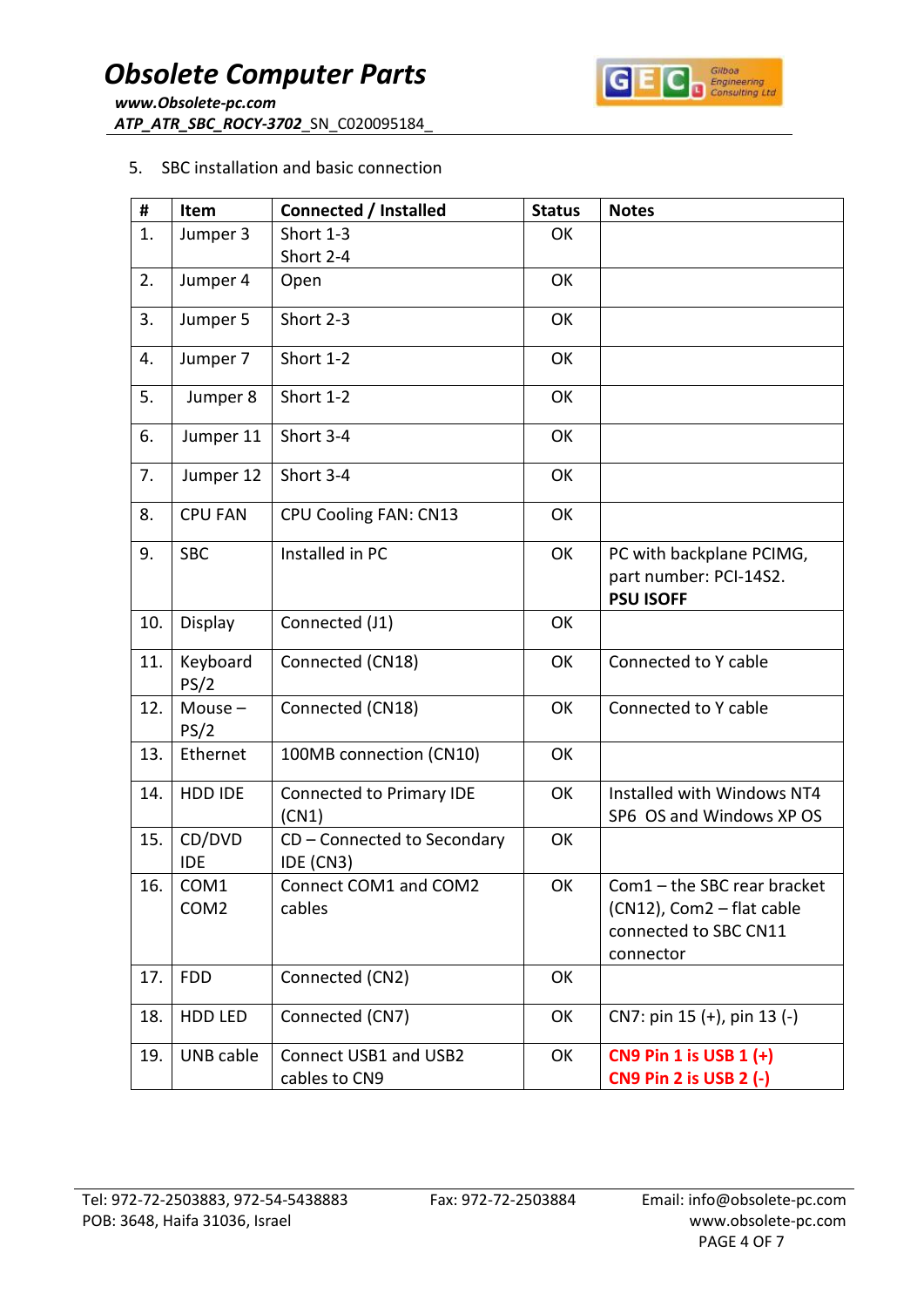

### 6. Operation of SBC

| #   | Item                        | <b>Test</b>                                                                                                        | <b>Status</b>                | <b>Notes</b>                                                                                                                              |
|-----|-----------------------------|--------------------------------------------------------------------------------------------------------------------|------------------------------|-------------------------------------------------------------------------------------------------------------------------------------------|
| 1.  | PC PSU                      | Connect to Power and turn ON                                                                                       |                              | PC is powering up,<br>showing power up<br>displays                                                                                        |
| 2.  | <b>BIOS</b> version         | Check BIOS version while<br>booting: 2.2                                                                           | OK                           |                                                                                                                                           |
| 3.  | Hit "DEL" and<br>enter BIOS | Setting BIOS values:                                                                                               | $\qquad \qquad \blacksquare$ |                                                                                                                                           |
| 4.  |                             | <b>Select Optimal setting</b>                                                                                      | <b>SET</b>                   |                                                                                                                                           |
| 5.  |                             | Set Date & Time to current<br>Israel setting                                                                       | <b>SET</b>                   |                                                                                                                                           |
| 6.  |                             | Set FDD to 1.44MB                                                                                                  | <b>SET</b>                   |                                                                                                                                           |
| 7.  |                             | Set IDE Auto-detect to detect<br>HDD and CD                                                                        | <b>SET</b>                   |                                                                                                                                           |
| 8.  |                             | Set "Wait for "F1" if error to:<br><b>DISABLE</b>                                                                  | <b>SET</b>                   |                                                                                                                                           |
| 9.  |                             | Set quick boot to: ENABLE                                                                                          | <b>SET</b>                   |                                                                                                                                           |
| 10. |                             | Set boot sequence as follow:<br>First - IDEO (HDD)<br>Second - CD<br>Third - Floppy<br>Try other boot devices - NO | <b>SET</b>                   |                                                                                                                                           |
| 11. |                             | Set Floppy drive swap to:<br><b>DISABLE</b>                                                                        | <b>SET</b>                   |                                                                                                                                           |
| 12. |                             | Set Floppy drive seek to:<br><b>DISABLE</b>                                                                        | <b>SET</b>                   |                                                                                                                                           |
| 13. |                             | Verify "PC Health Status"<br>Vcore<br>+5VDC<br>$+12VDC$<br>-5VDC<br>$-12VDC$<br>Vio<br>CPU temperature             | OK                           | $+1.7$ to $+1.8$ V<br>+4.7 to +5.3 $V$<br>+10.5 to +13.5 V<br>$-5.3$ to $-4.7$ V<br>$-13$ to $-11$ V<br>+3.3.0 to 3.50 V<br>Less 55 deg C |
| 14. |                             | <b>USB Passive Release: ENABLE</b>                                                                                 | <b>SET</b>                   |                                                                                                                                           |
| 15. |                             | <b>USB Function: ENABLE</b>                                                                                        | <b>SET</b>                   |                                                                                                                                           |
| 16. |                             | Save setting and Exit BIOS                                                                                         | <b>SET</b>                   |                                                                                                                                           |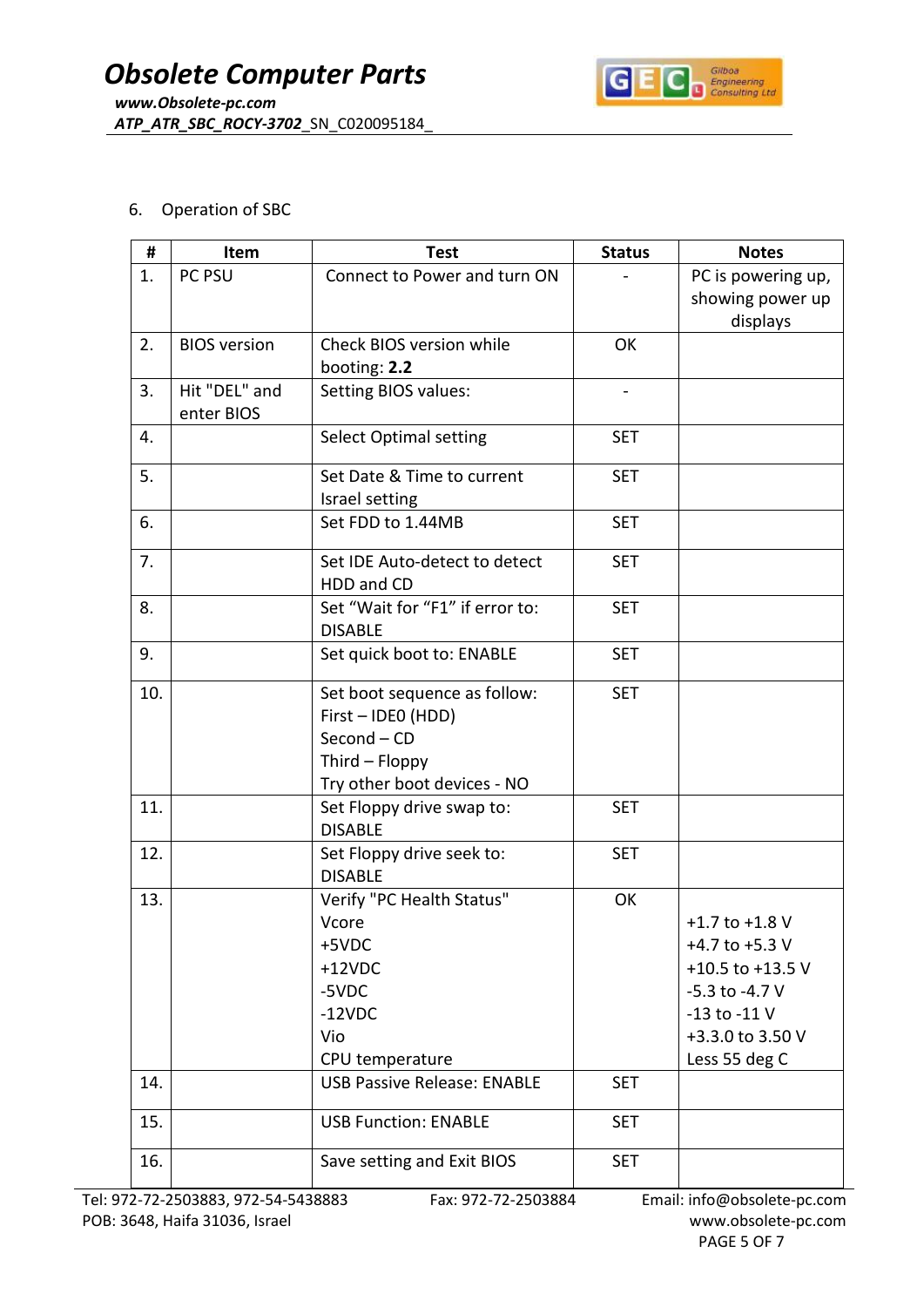## *Obsolete Computer Parts*



*www.Obsolete-pc.com ATP\_ATR\_SBC\_ROCY-3702*\_SN\_C020095184\_

| #   | Item             | <b>Test</b>                     | <b>Status</b> | <b>Notes</b>          |
|-----|------------------|---------------------------------|---------------|-----------------------|
|     |                  | menu: YES                       |               |                       |
| 17. | <b>OS</b>        | Select Windows NT 4.0 from      | OK            | Windows NT 4.0 is     |
|     |                  | the boot menu.                  |               | booting up            |
| 18. | Keyboard PS/2    | Press WINDOWS key, verify       | OK            |                       |
|     |                  | opening of windows. Use other   |               |                       |
|     |                  | keys to verify proper operation |               |                       |
| 19. | Mouse PS/2       | Move mouse                      | OK            |                       |
| 20. | Ethernet $-$     | Perform CMD - IPCONFIG test.    | OK            |                       |
|     | 100MB            | Verify display IP properties    |               |                       |
|     | connection       |                                 |               |                       |
| 21. | Floppy           | Put Floppy diskette in the FDD. | OK            |                       |
|     |                  | Open My computer and            |               |                       |
|     |                  | navigate to the FDD.            |               |                       |
| 22. | CD/DVD IDE       | Put CD in the DVD. Open My      | OK            |                       |
|     |                  | computer and navigate to the    |               |                       |
|     |                  | CD.                             |               |                       |
| 23. | COM1 and         | Perform communication test      | OK            | <b>Use RS232 D9</b>   |
|     | COM <sub>2</sub> | between COM 1 and COM2          |               | F-F cross cable       |
| 24. | Memory size      | Right click on My computer.     | OK            | 261,556 KB            |
|     |                  | Select properties.              |               |                       |
|     |                  | Memory size: 128 MB or 256      |               |                       |
|     |                  | MB according to the             |               |                       |
|     |                  | configuration                   |               |                       |
| 25. | Reboot the       | Reboot the computer from        |               |                       |
|     | computer         | windows menu.                   |               |                       |
| 26. | CPU type and     | While computer is booting       | OK            | While booting,        |
|     | speed            | verify:                         |               | according to the      |
|     |                  | CPU: Pentium III, 750E MHz,     |               | configuration.        |
|     |                  | spec: SL52R or similar          |               | <b>Multiplier 7.5</b> |
| 27. | <b>OS</b>        | Select Windows XP from the      | OK            | Windows XP is         |
|     |                  | boot menu.                      |               | booting up            |
| 28. | Run HWINFO32     | Select the following parameters | OK            |                       |
|     | software         | to be tested:                   |               |                       |
| 29. | CPU type         | CPU type:                       | OK            | According to the      |
|     |                  | Pentium III-1000MHz             |               | configuration         |
|     |                  | CPU S-Spec: SL52R               |               | <b>Multiplier 7.5</b> |
| 30. | Memory type      | Memory size and type:           | 256MB         |                       |
|     | and size         | According to configuration:     | OK            |                       |
|     |                  | 1 x 128MB or 2 x 128MB          |               |                       |
|     |                  | or 1 x 256MB                    |               |                       |
| 31. | MAC address      | Identification of the board by  | info          | 00-08-9B-48-B7-76     |
|     |                  | the Ethernet MAC address        |               |                       |